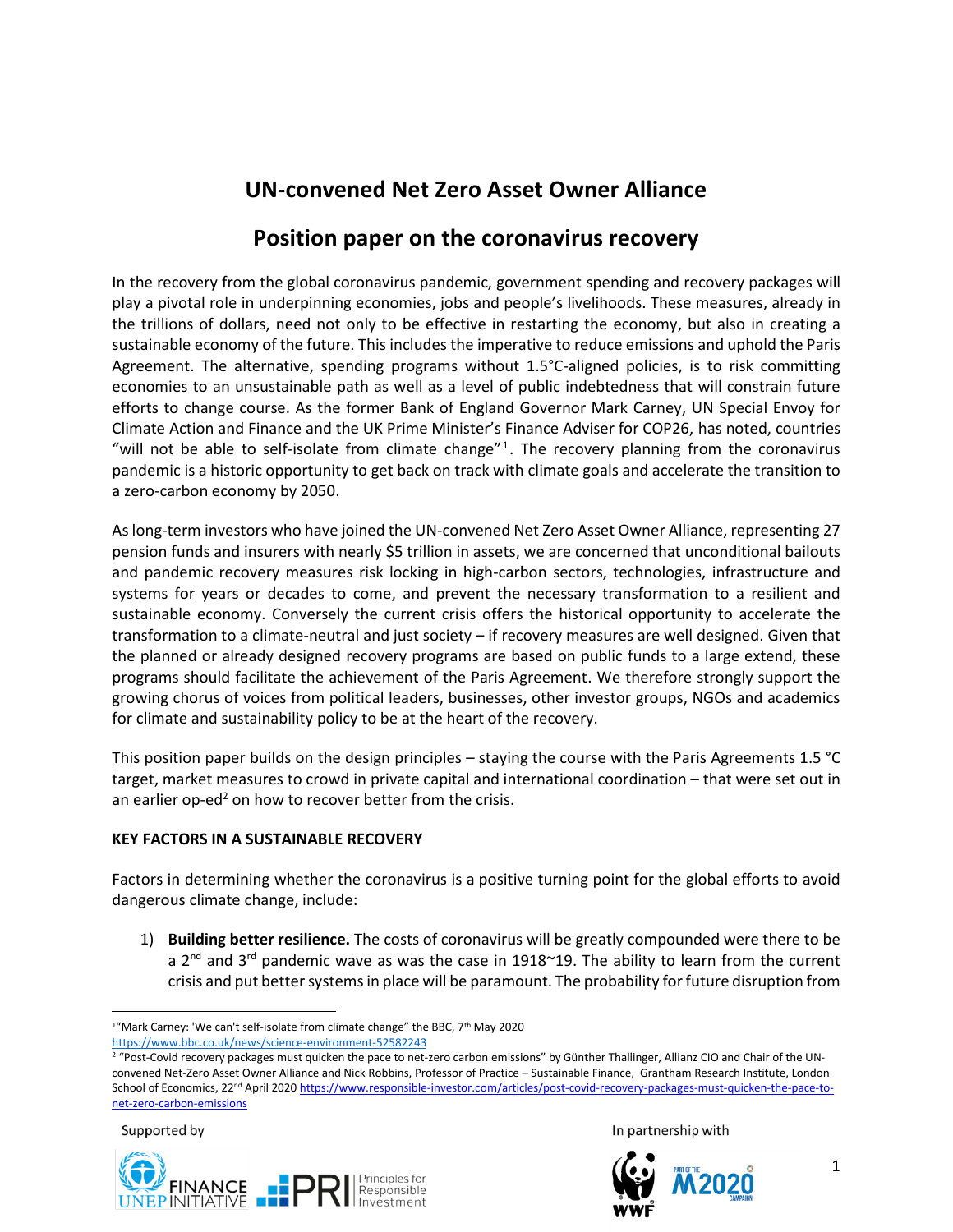diseases is also inter-related with climate change. An increase in vector-borne diseases, biodiversity loss and agricultural crop pathogens are expected to comprise a growing body of risks in a warming world (IPCC 2014). Thus, even if the coronavirus quickly fades away, policy-makers and investors will still need to reconsider how economies and business models can be made more resilient against any kind of shock, including from climate-related risks.

2) **The portion of recovery spending that is "green"**. Evidence from recovery spending following 2008/2009 suggests that green stimulus has a higher jobs multiplier than conventional government spending. Green infrastructure or construction projects are in the short run labour intensive and less susceptible to offshoring. One model found every \$1m in spending generates 7.49 full-time jobs in renewables infrastructure, 7.72 in energy efficiency, but only 2.65 in fossil fuels, thus a shift from brown to green or transitional spending will create a net increase of 5 jobs on average per million dollars of spending (Garrett-Peltier 2017). Yet, of the \$10+ trillion stimulus announced so far, only a small percentage is expected to support the energy transition (Subran et al 2020; Hepburn et al 2020). Prior to the announcement of the European Commission recovery package, an estimated 4% of stimulus is "green", a further 4% is "brown", with the remainder 92% being neither explicitly green nor brown, and thereby likely to preserve the status quo (Hepburn et al 2020).

Hepburn et al. (2020), through a survey of 230 policy makers and economists, identified five policy areas where the synergies between the economic multiplier and the potential to reduce emissions are the strongest.

- clean physical infrastructure investment in the form of renewable energy technologies, storage (including hydrogen), grid modernisation and CCS technology,
- building efficiency spending for renovations and retrofits, including improved insulation, heating, and domestic energy storage systems,
- investment in education and training to address immediate unemployment from COVID-19 and structural shifts to decarbonisation,
- natural capital investment for ecosystem resilience and regeneration including restoration of carbon-rich habitats and climate-friendly agriculture, and
- clean R&D or deployment-based innovation to accelerate the commercialisation of new technology.

Thus, increasing the portion of recovery spending that is green will be important for job creation and emission reduction.

**3) Conditions on fiscal spending.** We recognize that the need for government funding will extend beyond clean infrastructure. Support measures will continue to be needed for other parts of the economy. Recovery packages should help steer companies towards decarbonization, incentivize climate target-setting, be coupled with the development of net-zero emissions transition plans for emission-intense recipients and help to prepare and reskill the workforce. Particular consideration should be given to the power, heavy-industry and transportation sectors, where cost-effective near-term emission reductions can help build longer-term resilience, and

Supported by



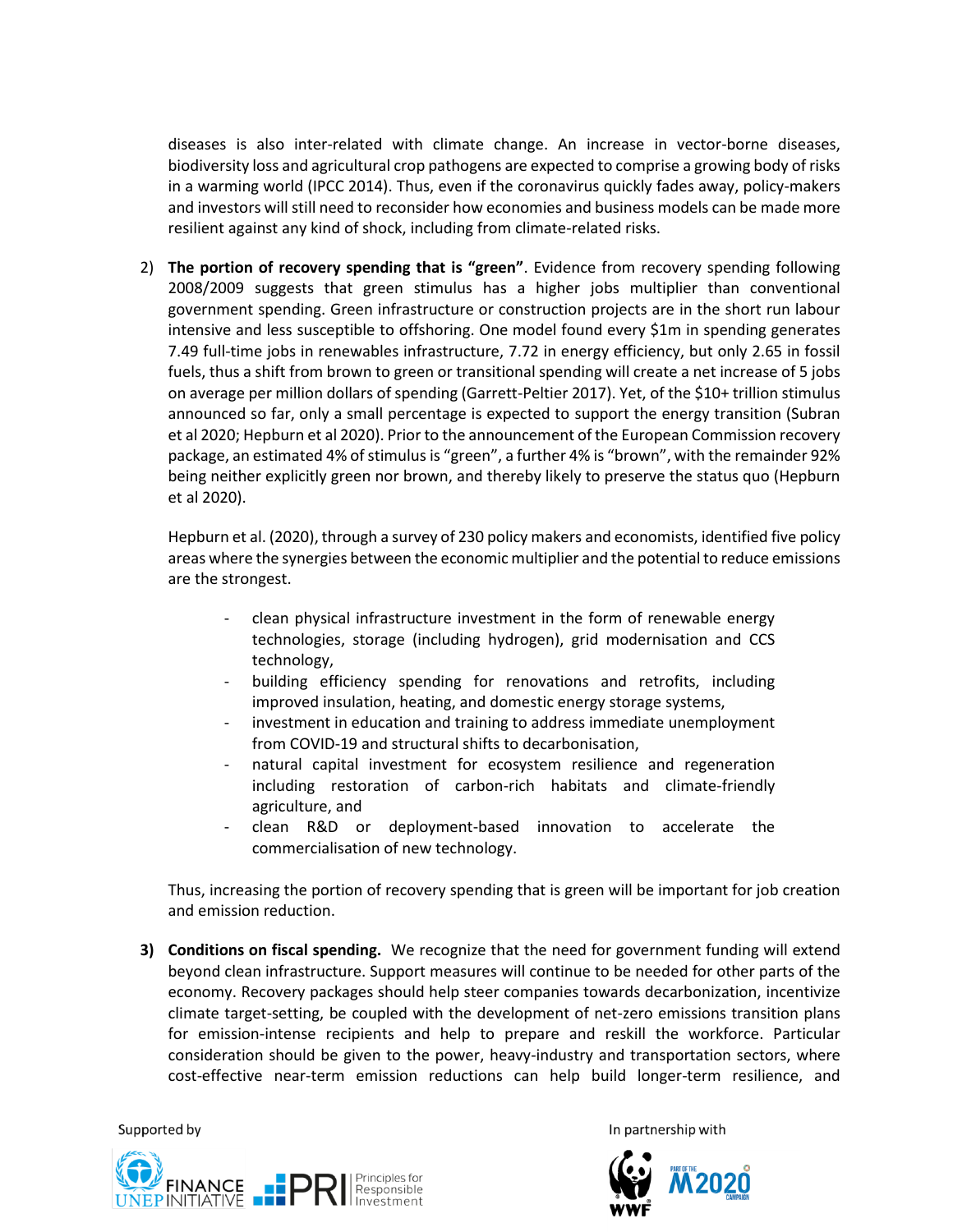unconditioned bailouts for greenhouse gas-intensive business-models (e.g., airlines) need to be avoided.

In addition, consistent with the commitment of the G20 dating back to 2009, governments should implement a phase out of fossil fuel production and consumption subsidies.

- **4) Fast tracking of legislative or regulatory measures that will attract private sector capital.** Not all climate goals can be achieved through public spending. Legislative targets on absolute emission reductions, the effective pricing of carbon and energy efficiency schemes are also essential for creating private sector confidence in the direction of policy and attracting long term investors. Recovery programs should be complemented by enhanced national emission reduction plans in line with mid-century net-zero ambition that create the enabling conditions to promote regulatory certainty and climate resilience, thereby attracting private capital and reducing the fiscal burden on the state.
- **5) International coordination.** In light of extensive economic and other linkages, a strong recovery in one country hinges on the success of countries elsewhere in bouncing back from the virus. To the greatest extent possible, countries should look to promote a coordinated international response through traditional channels (G20, G7, etc), as well as through preparations for COP 26, bilateral summits, the Coalition of Finance Ministers for Climate Action and the NGFS.

#### **WHAT WOULD NET ZERO ALIGNED RECOVERY PLANS LOOK LIKE?**

A program for recovery is likely to cover different interrelated phases, including measures that look to provide immediate relief, measures that seek to rebuild, and those that seek to prevent disaster from reoccurring. All of these phases entail risks and opportunities with regard to supporting or thwarting progress toward achieving net- zero emissions in line with the Paris Agreement. Beyond those measures that are critical to address truly acute needs tied to health and welfare, we recommend that the following considerations be applied:

- **1) Apply climate screening criteria to guide government spending plans. At minimum, recovery measures should be consistent with Article 2.1c of the Paris Agreement, which calls for financial flows to be aligned with the Agreement's objectives.** Wherever feasible, decision-makers also should apply the "do no significant harm" criteria as set forth in the EU sustainable finance taxonomy. As noted above, unconditioned bailouts of carbon-intensive corporations would be inconsistent with these requirements and must be avoided.
- 2) **Extend existing clean energy and climate policy measures.** With unemployment in double figures, implementing recovery programs at speed will be essential. **Governments should** focus on existing authorities as far as possible to provide an immediate economic boost. This could involve extending existing subsidies and tax incentive schemes, such as in the US the Section 1603 Treasury Cash Grant<sup>3</sup> or Contracts for Difference in Europe. In practice, this is likely to mean a degree of variation in the approaches and mechanisms used across geographies.

Supported by





<sup>&</sup>lt;sup>3</sup> This mechanism was used by 110,000 projects following the 2009 financial crisis, supporting 75,000 jobs and 35 GW of new power (Mendelson & Harper 2012).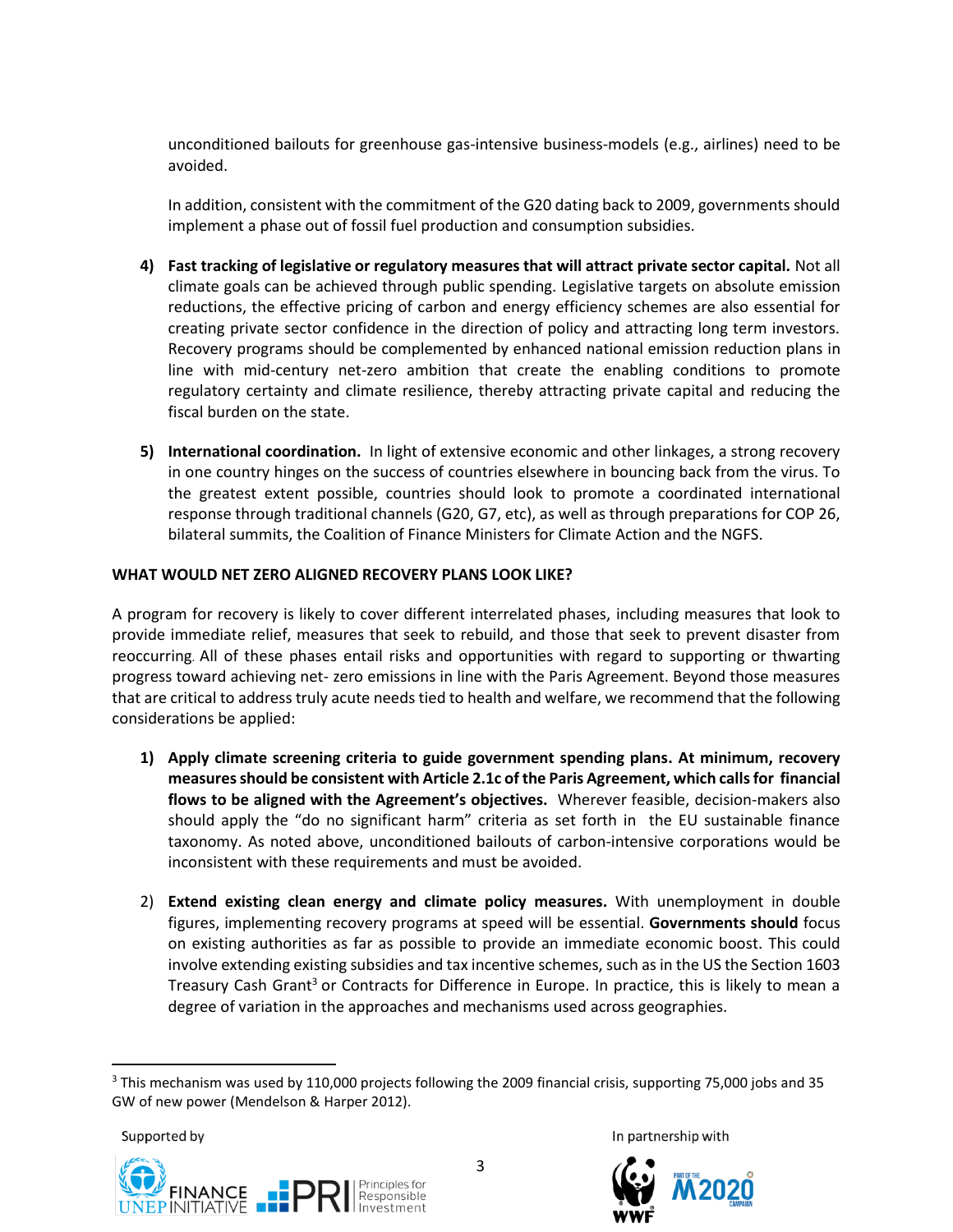- **3) Launch a large-scale 1.5°C aligned infrastructure programme.** The almost-zero interest rate environment combined with the need to create jobs and reduce emissions highlights the multiple advantages of a large-scale and net-zero aligned infrastructure programme. This could include:
	- Update 2030 renewable energy targets in line with achieving net zero emissions by 2050
	- Development of a granular 5, 10 and 15 year 1.5°C5°C aligned clean infrastructure strategy
	- Bring forward retirement schedules for fossil fuel plants, replace with renewable generation plus battery storage (Liebreich 2020)
	- Establish a regular timetable for renewable energy project auctions or a commitment to introduce long term power purchase agreements for "subsidy free" renewables.
	- Accelerate the development of large-scale energy storage programs, as well as piloting and commercialization programs for next-gen technologies such as floating offshore wind, marine technologies, and green hydrogen.
	- Consider tax incentives for long term investors in clean infrastructure projects
	- Promote clean transportation infrastructure, e.g. dedicated bicycle lanes or investment in train and clean-bus infrastructure, that incentives a modal shift towards low- or zero emissions transportation such as bikes or public transport

In addition, we note that some research institutes<sup>4</sup> have provided sector recommendations that governments should consider when designing recovery measures and plans. The Asset Owner Alliance will explore these in more detail in the upcoming PRI country climate policy roadmaps.

**Energy.** Consistent with the recommendations of leading economists and analysts – including the IEA – in order to maximize economic and other societal benefits, recovery measures should be directed toward supporting clean renewable energy such as wind and solar that accelerate clean energy transition. Conversely, recovery programs and investments should not be deployed to support uneconomic existing fossil fuel infrastructure or technologies, or new high-carbon projects such as coal-fired power plants. Responsible recovery measures could include the following:

- Direct support for zero emission infrastructure and technologies.
- Strengthened, rather than weakened, regulations curbing fugitive methane emissions from the oil and gas sector.
- Phase-out of upstream and downstream fossil fuel subsidies.
- Accelerated phase-out of coal fired power plants, e.g. through securitization of existing coal infrastructure and reinvestment in renewable energy alternatives, in line with phasing out reliance on coal in industrialized nations by 2030 and the rest of the world by 2040 at the latest.
- The avoidance of unconditioned bailouts for fossil fuel energy companies, including but not limited to coal, oil and gas companies exhibiting weak fundamentals even prior to the pandemic. Any fiscal support should be closely coupled with requirements to adopt, disclose and implement transition plans aligned with achieving net zero emissions by 2050 at latest.

Supported by





<sup>4</sup> For example CAT 2020, ETC 2020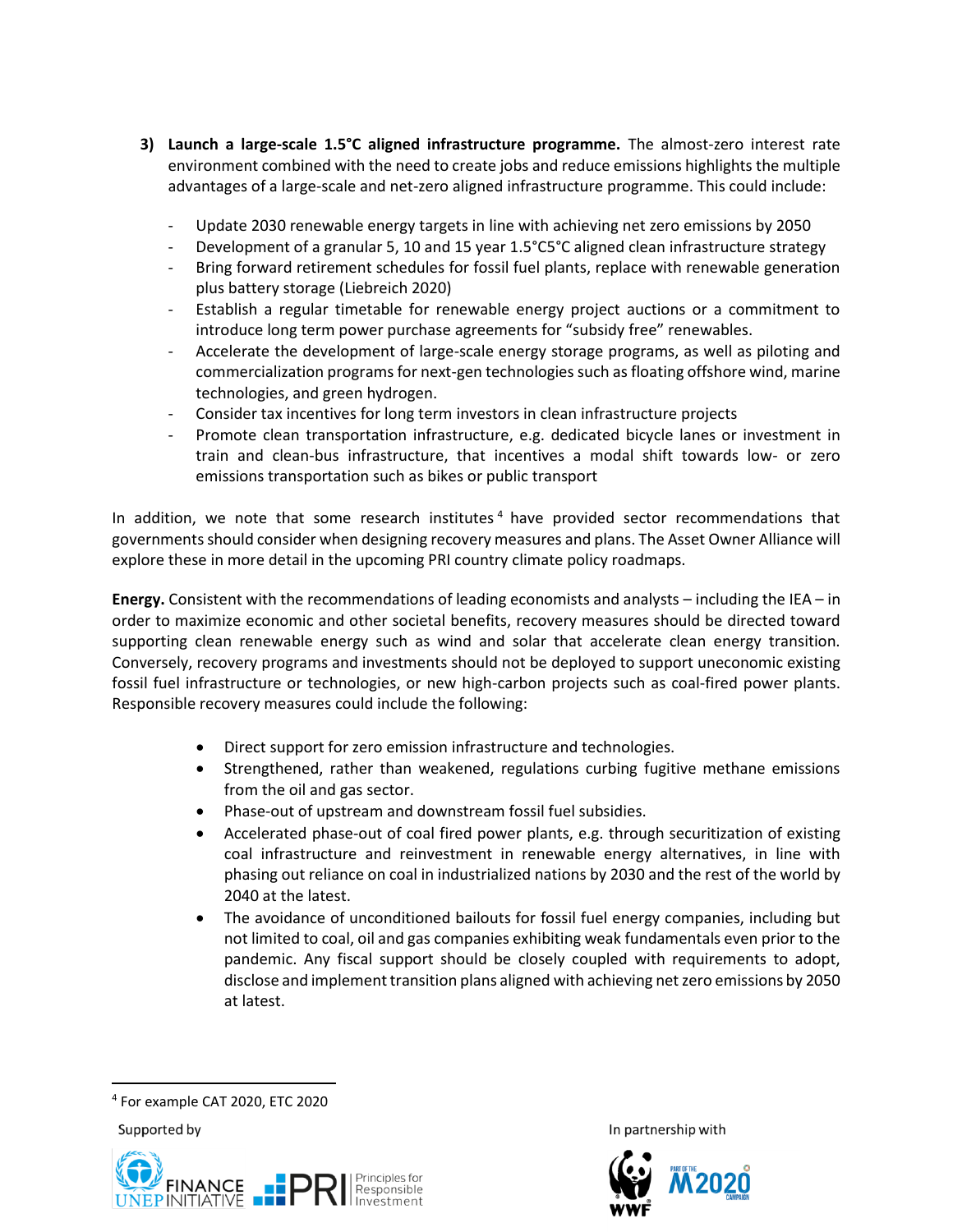- Don't revive plans for 'shovel-ready' fossil fuel power plants. No bail out of fossil fuel companies without conditions for net-zero-emission-strategies (including Scope 3 emissions) No extension of fossil-fuel based capacities
- Strengthen rather than weakening oil and gas industry environmental regulations (e.g. regarding fugitive emissions or flaring)

#### **Aviation**

By 2050 the sector is projected to reach 25% of global emissions by 2050, and current industry commitments to half 2005 emissions by 2050 are voluntary. The sector has already received \$126 billion in mostly unconditional bailouts and the international governing body recently revised the baseline of the recently agreed Carbon Offsetting and Reduction (CORISA). In this context, the AoA is calling for development of a long term and binding strategy by ICAO and national governments on GHG emission reduction ahead of COP 26. This should include:

- Enhanced GHG reduction targets and corresponding transformation pathways for the aviation sector in line with achieving net- zero ambition, including intermediate milestones for 2030 and 2040. The use of offsetting to reach these targets should be a last resort option.
- Fleetwide fuel efficiency improvements of 2.5% per year from 2019-2050**.**
- Accelerating R&D and demonstration of sustainable low- or zero -carbon alternative fuels in the aviation sector.
- Demand management to the extent that fuel efficiency and alternative fuels are not sufficient to meet emission reduction targets
- Government adoption of policies frameworks that incentivises climate mitigation measures in the aviation sector in line with Paris Agreement goals.

#### **Automotive**

Targeted green recovery packages should focus on interventions that increase supply and demand for zero emission vehicles. These measures could include:

- A green cash for clunkers scheme might opt to focus on fully electric vehicles. Policies stimulating demand, should not lead to a rebound of sales of combustion engine vehicles.
- Government procurement. Purchasing of electric vehicles for publicly owned buses, taxis and military vehicles.
- Retraining packages for automotive workers who have lost their jobs as result of the coronavirus and / or the demise of the internal combustion vehicle.
- Encouraging collaboration between manufacturers to co-develop and co-finance zero emission technology – including shared fuelling infrastructure, e.g., EV charging or green hydrogen – to achieve greater economies of scale and reduce costs.
- Strengthen rather than weakening existing environmental regulations (e.g. fuel efficiency standards, emissions standards)



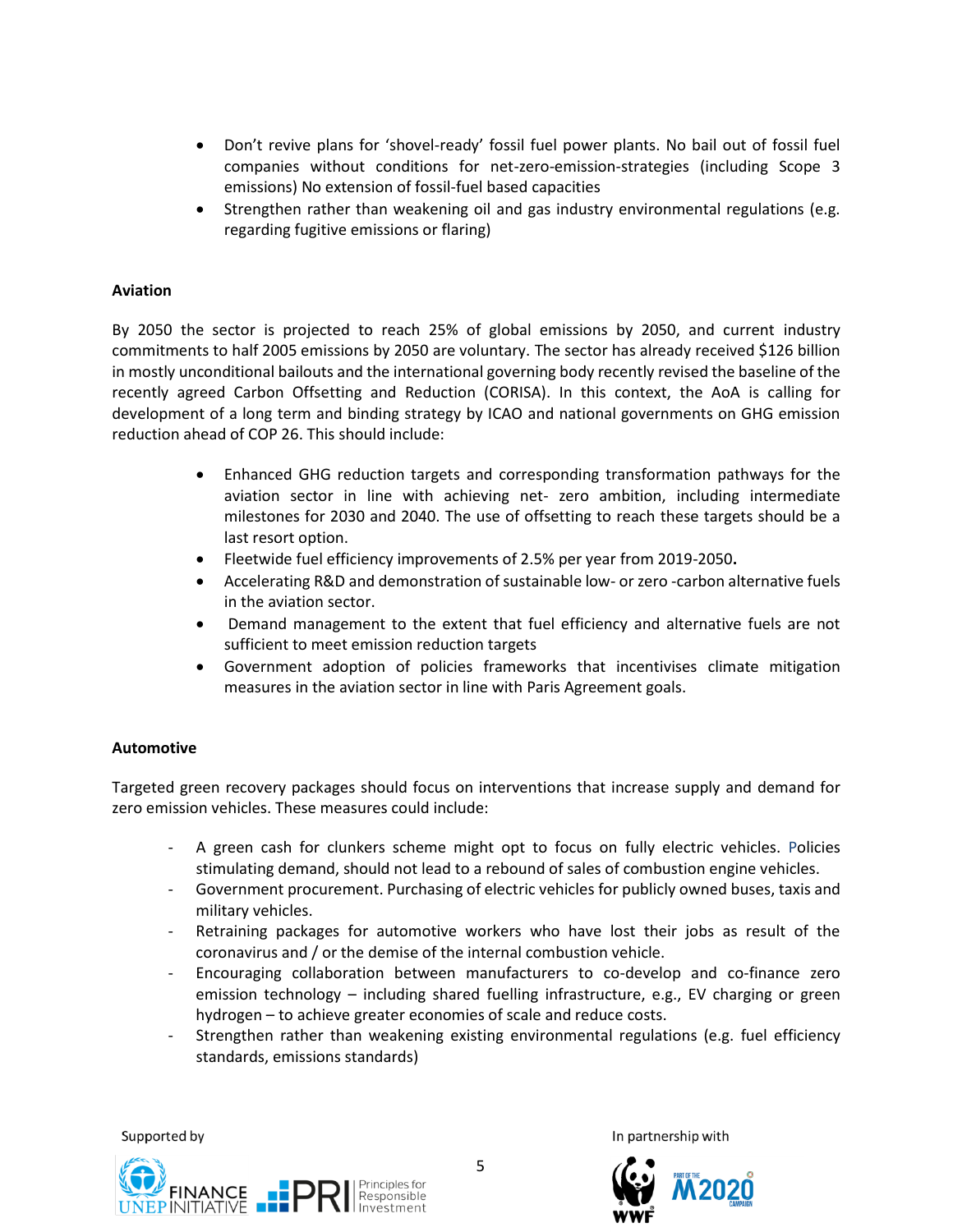Avoid support for automobile companies without conditions for a net-zero emission strategy (Scope 1-3) including production phase-out plans for combustion engine vehicles (ideally in the early 2030s for two-wheelers and passenger cars).

#### **Industry**

Measures here should include government support for energy efficiency schemes, including large scale energy efficiency retrofits. Specific programs could include the following:

- Scrappage scheme for inefficient household goods such as boilers, fridges and washing machines.
- Demonstration of large-scale energy efficiency projects for use for in steel making, reducing the input of iron through hydrogen and electrolysis (CAT 2020)
- Avoid unconditional bailouts of hard-to-electrify sectors (cement, chemicals, steel).
- Avoid support for emission intensive industries without conditions for a net-zero emission strategy in line with 1.5 °C ambition.

#### **Buildings**

Recovery measures should support the retrofitting of commercial and residential buildings to promote energy efficiency and conservation. This would tap opportunities to reduce emissions while promoting job growth and reducing energy costs, and may include:

- Scaling up of existing programs for providing financial incentives for building retrofits that lead to net-zero by 2050, through low interest loans and / or tax breaks.
- Retrofit programme for public buildings, such as hospitals, schools, government buildings and social housing.
- Adoption of zero carbon building codes or regulations, integration with EVs, PV and power storage.

Rollbacks of building and construction energy efficiency regulations would be counterproductive, and should be avoided

**Sustainable land use.** Measures should be designed to support afforestation, avoid further deforestation, and promote sustainable farming as well as nature-based solutions for adaptation. Such measures could include:

- A large-scale landscape restoration and afforestation programme to boost long-term remediation efforts and long-term environmental benefits.
- A market mechanism for afforestation: The government should leverage private investment through the creation of an Emissions Trading Scheme or Contracts for Difference-style market mechanism. Privatization of public goods (e.g. forests) must not lead to any negative impacts on local communities depending on these goods.
- Avoid rolling back existing regulations and state enforcement of the protection of natural habitats.

Supported by